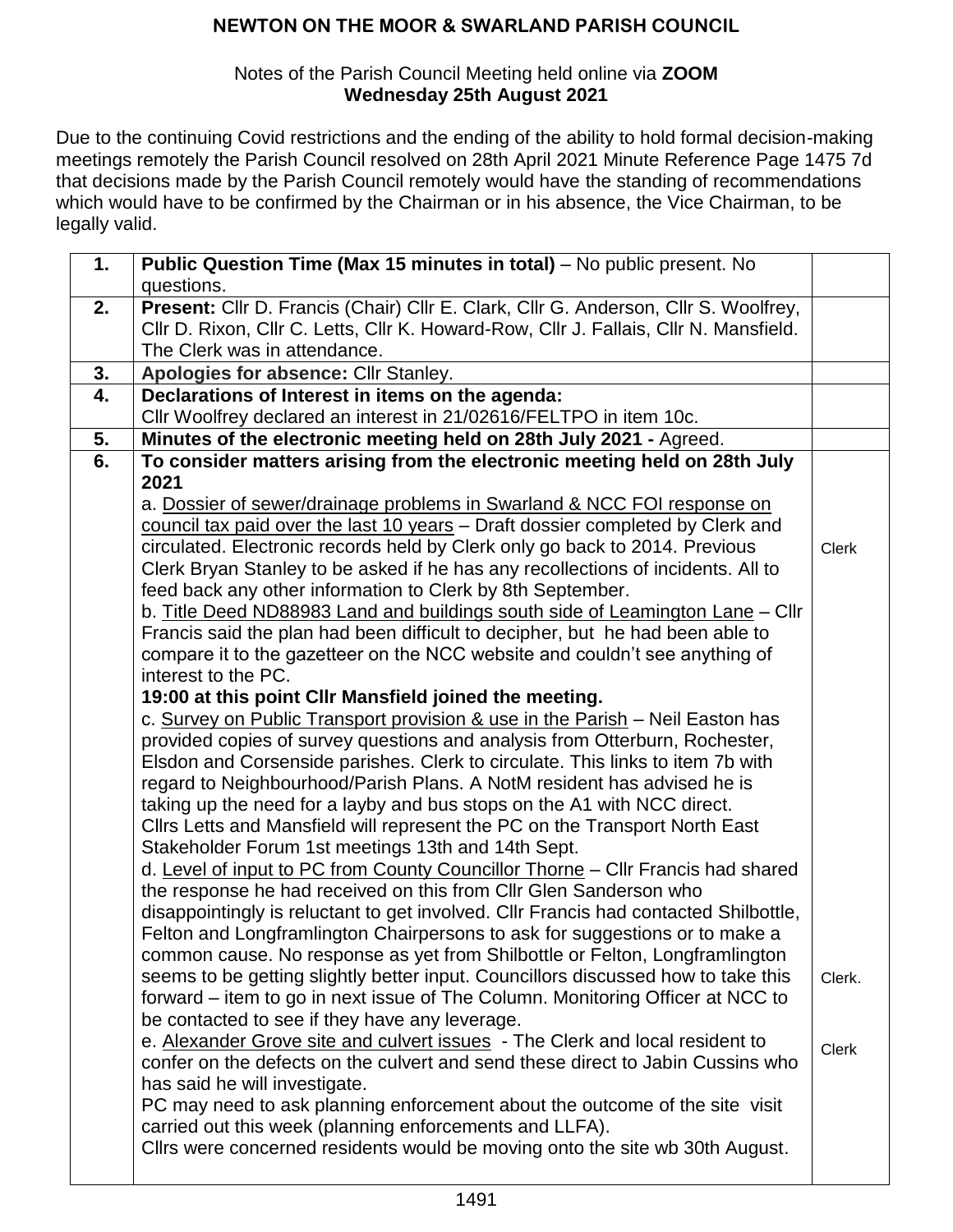|    | <b>MOTION 1</b>                                                                                                                                                                                                                                                                                                                                                                                                                                                                                                                                                                                                                                              |                                  |
|----|--------------------------------------------------------------------------------------------------------------------------------------------------------------------------------------------------------------------------------------------------------------------------------------------------------------------------------------------------------------------------------------------------------------------------------------------------------------------------------------------------------------------------------------------------------------------------------------------------------------------------------------------------------------|----------------------------------|
|    | Cllr Woolfrey proposed and Cllr Fallais seconded the Motion that if someone<br>had moved into [the] Alexander Grove site by 31st August contravening the<br>planning conditions, the PC would send a suitably word [ed] email to NCC<br>expressing its concerns about occupancy and the culvert, threatening to issue a<br>Press Release. It was agreed to send to those appropriate in NCC, as well as T.<br>Thorne and J. Cussins. This was agreed unanimously.<br><b>MOTION 2</b>                                                                                                                                                                         |                                  |
|    | In the event that NCCs or Cussins response to MOTION 1 was inadequate, the<br>PC would issue a press release summarising the issues with the culvert and<br>occupancy. It was noted that the contents of the press release would need to be<br>updated from the original to match the situation at the time. This was agreed<br>unanimously.                                                                                                                                                                                                                                                                                                                 | <b>Clerk</b>                     |
|    | CIIr Fallais said he had visited the site with a local contractor and he had said<br>that the culvert had not been installed correctly. It was suggested that a way<br>forward could be to stop the liability for the culvert being passed to residents by<br>insisting the work was done before the handover from Cussins to the estate<br>management company.                                                                                                                                                                                                                                                                                              |                                  |
|    | f. Forestry Commission consultation - Cllr Francis was particularly keen that<br>mountain bike routes would be maintained and be cognizant that the woods are<br>available for a variety of users. Cllr Letts said that some bridges had been<br>removed hindering access. It is understood that the Forestry Commission will be<br>replacing some of these bridges but reinstallation of other may need to be<br>pursued. Clerk to check with Cllr Stanley on reinstatements needed and follow<br>up with FC.                                                                                                                                               |                                  |
|    | Cllr Mansfield asked if the bivouac near the west cattle shelter has been<br>removed – it was thought it was no longer in use.<br>g. External Auditor query about Part 3 AGAR PC Accounts - The external<br>auditor has highlighted a trivial error that the minute reference had omitted a 'b'.<br>It was agreed that the Clerk and Chairman amend the AGAR 3 accordingly.<br>h. Meeting with NCC Director of Planning - Arranged to take place via ZOOM<br>14th September 2021 6.30pm. Cllr Francis said that the questions to be sent to<br>Rob Murfin need to be firmed up. Some suggestions have already been made.<br>Additional items requested were; | Cllr<br>Francis/<br><b>Clerk</b> |
|    | Enforcement of planning conditions - no houses occupied until works finished.<br>Affordable housing.<br>Any planning cases?<br>Is PC input subject to scoring? Are PC's views taken into account?<br>Liability for the culvert on Tweedmill site breaking up.<br>Having to take note of water authority comments when NW can't refuse<br>connections.<br>CIIr Francis will liaise with Clerk to draft questions which will be circulated.<br>Cllr Mansfield gave apologies for the 14th.                                                                                                                                                                     |                                  |
| 7. | <b>Requested agenda items</b><br>a. Vyner Park Update (Cllr Woolfrey). Enough equipment has been found to                                                                                                                                                                                                                                                                                                                                                                                                                                                                                                                                                    |                                  |
|    | support a tennis club during clearance of the male changing rooms ready for<br>football matches. Vegetation has been cleared on two sides of the MUGA with<br>the help of a volunteer from Swarland. A leaf blower/sucker has been<br>purchased to help with maintenance. Request has been received from the                                                                                                                                                                                                                                                                                                                                                 |                                  |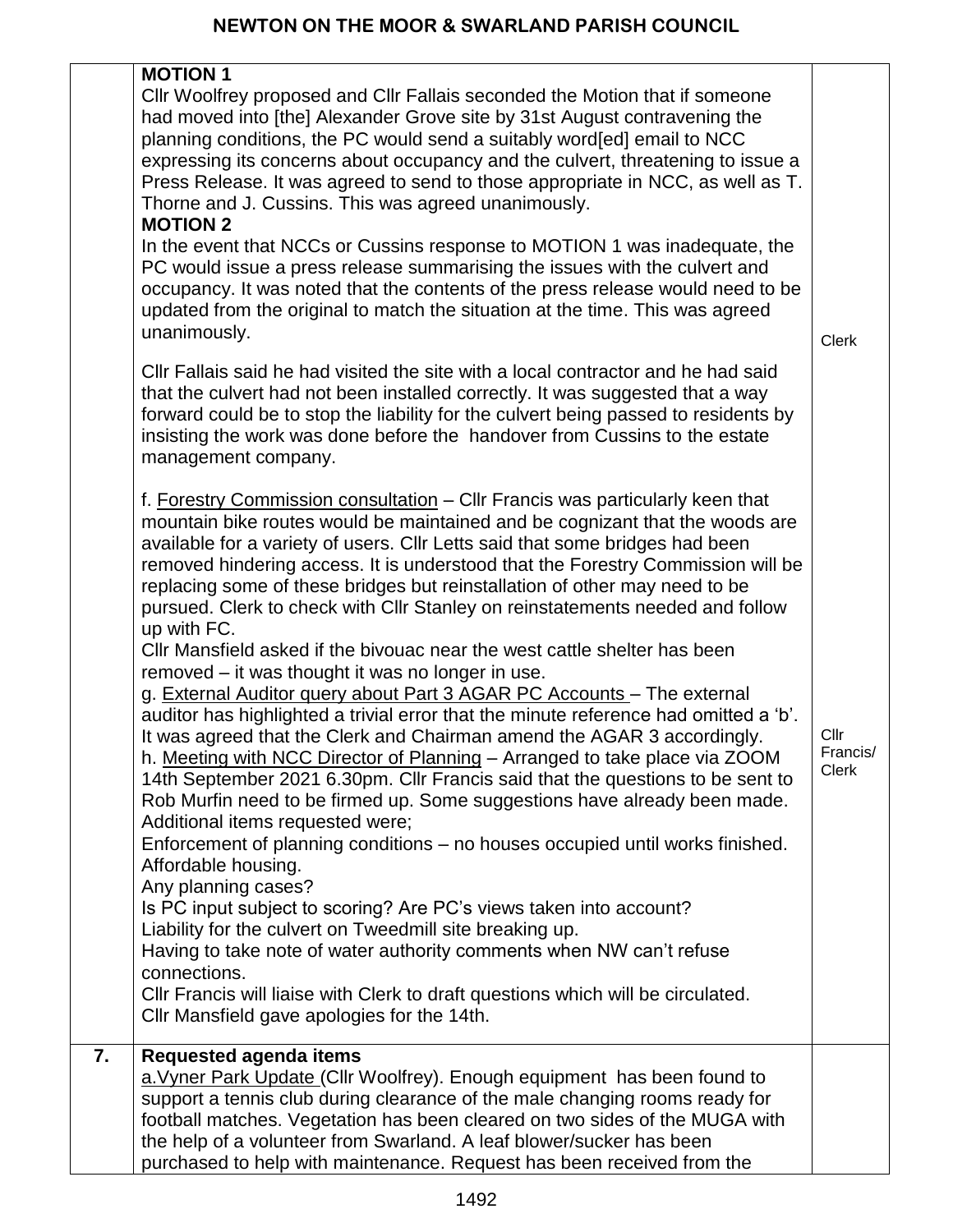|     | walking netball group to use floodlights but this depends on the condition of the<br>lights. There is a successful bowls club meeting on Thursday afternoons.<br>Playpark has been inspected and an extra litter bin has been purchased for<br>litter. VP has been shortlisted for the LOVE Northumberland Awards on 16th                                                                               |                                                 |
|-----|---------------------------------------------------------------------------------------------------------------------------------------------------------------------------------------------------------------------------------------------------------------------------------------------------------------------------------------------------------------------------------------------------------|-------------------------------------------------|
|     | September, and money is coming in via donations for the use of the facilities.<br>One of the Cllrs suggested that it may be possible for VP to claim gift aid on<br>cash donations up to £5000. Cllr Woolfrey will pass this information onto the VP                                                                                                                                                    |                                                 |
|     | Treasurer.<br>CIIr Rixon asked if it would be possible for more than one WC to be available in<br>the pavilion. Cllr Woolfrey said he would investigate.<br>b. Neighbourhood Plan - A suggestion has been received from a local resident                                                                                                                                                                | Cllr<br>Woolfrey                                |
|     | that the PC devise and implement a Neighbourhood Plan for the Parish. There<br>had already been some discussion via email. Such a plan would be a lot of work<br>to achieve what is essentially in the N'land wide plan. Cllr Francis said the PC                                                                                                                                                       | <b>Clerk</b>                                    |
|     | has already asked for settlement boundaries to be in the Local Plan and could<br>possibly instead update the Parish Plan. Clerk to circulate the existing plan.<br>Cllrs Francis, Clark and Letts to draw up a scoping plan for the next meeting<br>flagging up issues to explore, the methodology to be used and any budget                                                                            | <b>Cllrs</b><br>Francis,<br>Clark and<br>Letts. |
|     | implications.<br>c. Concerns about Parking on junctions in NotM - Cllr Howard-Row was<br>concerned that when the Jubilee Hall is in use in particular, parking on the main<br>road is a hazard. Cllr Francis said that residents would object to the installation<br>of double yellow lines. This is a problem at the other road openings in the                                                        | <b>Clerk</b>                                    |
|     | village. Cllr Rixon referred to an enormous tractor being stuck on the hill due to<br>parked cars. It would be helpful if residents who could, would park behind their<br>properties rather than on the road. Item to go in the Column.<br>Arrangements for future meetings - Discussion and decision on whether to<br>continue to hold meetings via ZOOM or to revert to in person meetings in village |                                                 |
|     | halls from September 22nd 2021. It was agreed to revert to 'in person' meetings<br>subject to Government advice. Both halls allow people to spread out.                                                                                                                                                                                                                                                 |                                                 |
| 8.  | Report by County Councillor and meetings attended by Councillors -<br>None.                                                                                                                                                                                                                                                                                                                             |                                                 |
| 9.  | <b>Finance</b><br><b>a.</b> Clerk's salary £395.50 minus correction for error of £17.08 = 378.42<br>Payment to HM Revenues & Customs PAYE<br>£75.60<br>$=$<br>Payment to Clerk = £378.42 plus expenses £22.09 - £75.60 =<br>£324.91                                                                                                                                                                     | <b>Clerk</b>                                    |
|     | Other receipts and payments:<br>$\mathbf b$ .<br>i)Receipts: NCC Cemetery double payment refund £66.00                                                                                                                                                                                                                                                                                                  |                                                 |
|     | ii) Payments: Northumberland and Newcastle Society Subscription for 2020 - £35.00<br>Podium Creative Ltd - PC website hosting - £216 inc VAT.                                                                                                                                                                                                                                                           |                                                 |
|     | Account balance as at 19th August 2021 £26,536.99<br>C.                                                                                                                                                                                                                                                                                                                                                 |                                                 |
|     | All the above were agreed/noted. The Clerk had checked the figure for<br>repayment of VAT to Vyner Park from July's meeting and this was corrected to<br>£3687.06 and agreed.                                                                                                                                                                                                                           |                                                 |
| 10. | <b>Planning</b><br>a. Decisions made by NCC<br>21/01139/FUL - Loft conversion with dorma [sic] windows to front elevation and front extension<br>to lounge/sitting room. 1 Nelson Drive, Swarland, NE65 9JR. Application GRANTED 6th<br>August 2021.                                                                                                                                                    |                                                 |
|     | b. Applications pending decision by NCC                                                                                                                                                                                                                                                                                                                                                                 |                                                 |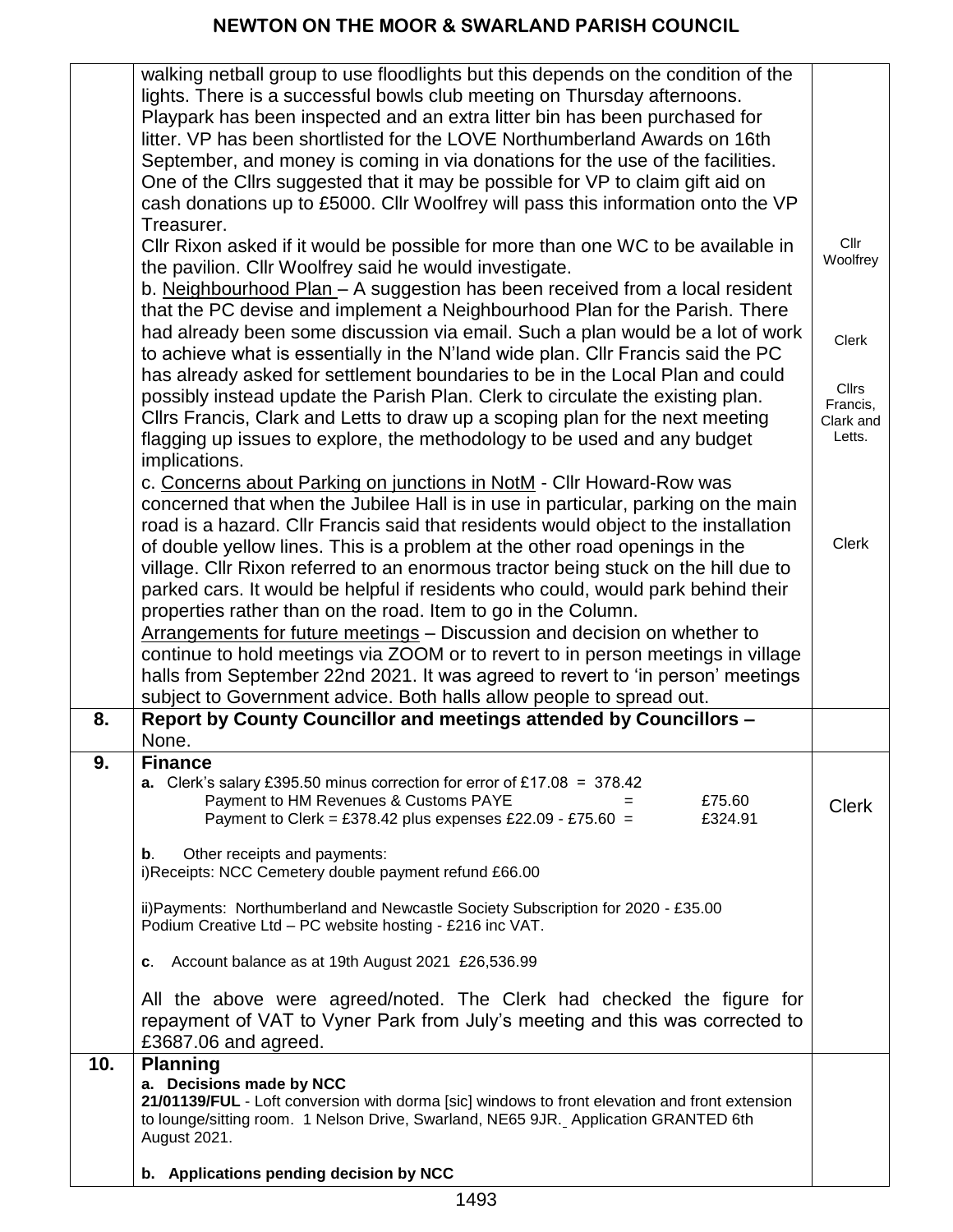|     | 19/01687/FUL - Change of use of land for the siting of up to 60 static caravans, along with<br>associated infrastructure and hard and soft landscaping. Archaeological report received<br>09.2.2021 and amended site location plan received 26.02.21. Land North West of Springwood,<br>Coast View, Swarland, Northumberland. The PC originally objected to this application for a<br>range of reasons including adverse visual impact, too close to existing buildings, sewerage and<br>drainage capacity issues, and highways safety.                                                                                                                                                                                                                                                                                                                                                                                                                                                                                                                                                                                                                                                                                                                                                                        |              |
|-----|----------------------------------------------------------------------------------------------------------------------------------------------------------------------------------------------------------------------------------------------------------------------------------------------------------------------------------------------------------------------------------------------------------------------------------------------------------------------------------------------------------------------------------------------------------------------------------------------------------------------------------------------------------------------------------------------------------------------------------------------------------------------------------------------------------------------------------------------------------------------------------------------------------------------------------------------------------------------------------------------------------------------------------------------------------------------------------------------------------------------------------------------------------------------------------------------------------------------------------------------------------------------------------------------------------------|--------------|
|     | 20/02884/CCMEIA - Land North Of Shiel Dykes U3050 Swarland Junction To Stouphill<br>Junction, Swarland, Northumberland. Phased extraction of approximately 5 million tonnes of<br>hard rock and importation of inert material for use in restoration using overburden from site and<br>imported inert materials over 30 year period. This application is not within the Parish but may<br>impact on the area. The Parish Council did not object to the application subject to a range of<br>comments. Clirs Cutforth and Howard-Row objected to the development.                                                                                                                                                                                                                                                                                                                                                                                                                                                                                                                                                                                                                                                                                                                                               | <b>Clerk</b> |
|     | 21/02042/FUL - Construction of dormer windows to existing roof. Hazon Mill Cottage,<br>Acklington, Morpeth Northumberland, NE65 9AT. The Parish Council had no objections to this<br>application.                                                                                                                                                                                                                                                                                                                                                                                                                                                                                                                                                                                                                                                                                                                                                                                                                                                                                                                                                                                                                                                                                                              |              |
|     | 21/02065/CCD Swarland Primary School, Leamington Lane, Swarland, Morpeth,<br>Northumberland NE65 9JP. The PC had no objections but made some suggestions regarding<br>site safety.                                                                                                                                                                                                                                                                                                                                                                                                                                                                                                                                                                                                                                                                                                                                                                                                                                                                                                                                                                                                                                                                                                                             |              |
|     | 21/02359/FUL - One, one and a half storey dwelling - Plot 4 to rear of Kenmore Road,<br>Swarland. The Parish Council had no objections to this application.                                                                                                                                                                                                                                                                                                                                                                                                                                                                                                                                                                                                                                                                                                                                                                                                                                                                                                                                                                                                                                                                                                                                                    |              |
|     | 21/02696/S106A - Hawkshaw, Old Swarland, Swarland, Morpeth Northumberland NE65 9H.<br>The Parish Council objected to this application to lift a s106 agreement condition to ensure the<br>property was kept for local people.                                                                                                                                                                                                                                                                                                                                                                                                                                                                                                                                                                                                                                                                                                                                                                                                                                                                                                                                                                                                                                                                                  |              |
|     | 21/02654/VARYCO - Variation of Conditions 2 (Approved Plans), 5 (Landscape Planting), 6<br>(Integrated Bird Boxes) and 9 (Surface Water Drainage) pursuant to approved planning appeal<br>APP/2935/W/19/3241813 .Land South West Of Chesterhill Farm, Leamington Lane, Swarland,<br>Northumberland. The Parish Council had no objections to this application.                                                                                                                                                                                                                                                                                                                                                                                                                                                                                                                                                                                                                                                                                                                                                                                                                                                                                                                                                  |              |
|     | c. Planning matters for Parish Council to consider<br>21/02616/FELTPO - Tree Preservation Order application for works to T5 - Ash - reduce by 1/3in<br>height and reduce crown by 4m; T9 - Birch - shorten rotten damaged limb back to 1m from<br>trunk; T11 - Ash - reduce by 1/3, deadwood removal and reduce crown by 5m; T18 - Birch -<br>removal of stem with rot. Shorten rotten damaged limb back to 1m from trunk; T22 - Group of<br>Oak - remove split stem. Shorten rotten damaged limb back to 1m from trunk; T31 - Cluster of<br>Ash/Holly - thin out, remove deadwood throughout, especially overhanging roadway<br>branches. Shorten rotten damaged limb back to 1m from trunk, reduce crown by 3m; T32 -<br>Ash - reduce by 1/3. Shorten rotten damaged limb back to 1m from trunk, reduce crown by 5m;<br>T38 - Oak - Fell then replant with Oak; T39 - Oak - Fell then replant with Oak; T40 - Oak -<br>Remove rotten stem and overhanging branch due to size/weight. Shorten rotten damaged limb<br>back to 1m; T41 - Ash - shorten rotten damaged limb back to 1m from trunk, reduce crown by<br>5m. Replant 10 trees to be mix of Ash, Rowan, Silver Birch and Horse Chestnut.<br>6 Low Chesters, Swarland, Morpeth, Northumberland, NE65 9ND. Comments invited until<br>13th August 2021. |              |
|     | 21/02986/FUL - Construction of single storey conservatory - Old Stable, Hartlaw, Acklington,<br>Morpeth, Northumberland, NE65 9AR. Comments invited until 27th August 2021.                                                                                                                                                                                                                                                                                                                                                                                                                                                                                                                                                                                                                                                                                                                                                                                                                                                                                                                                                                                                                                                                                                                                    |              |
|     | 21/03016/FUL - Single story extension to detached house - 20 Old Park Road, Swarland,<br>Morpeth, Northumberland, NE65 9HJ. Comments invited until 30th August 2021                                                                                                                                                                                                                                                                                                                                                                                                                                                                                                                                                                                                                                                                                                                                                                                                                                                                                                                                                                                                                                                                                                                                            |              |
| 11. | <b>Complaints:</b><br>• Leamington Lane drain and manhole outside Swarland Primary school - blockage<br>issues referred to NCC 5.2.2020. Being taken up by NCC/OpenReach.<br>• 'No footpath' sign at entrance of The Springwood knocked down.<br>• Overhanging branches on C106 from Alnwick Fords to Glantlees turnoff.<br>• Pothole in Coast View near Swarland Club.                                                                                                                                                                                                                                                                                                                                                                                                                                                                                                                                                                                                                                                                                                                                                                                                                                                                                                                                        |              |
|     | • Pothole complaints A697 and Longframlington Road (Cllr Mansfield).                                                                                                                                                                                                                                                                                                                                                                                                                                                                                                                                                                                                                                                                                                                                                                                                                                                                                                                                                                                                                                                                                                                                                                                                                                           |              |